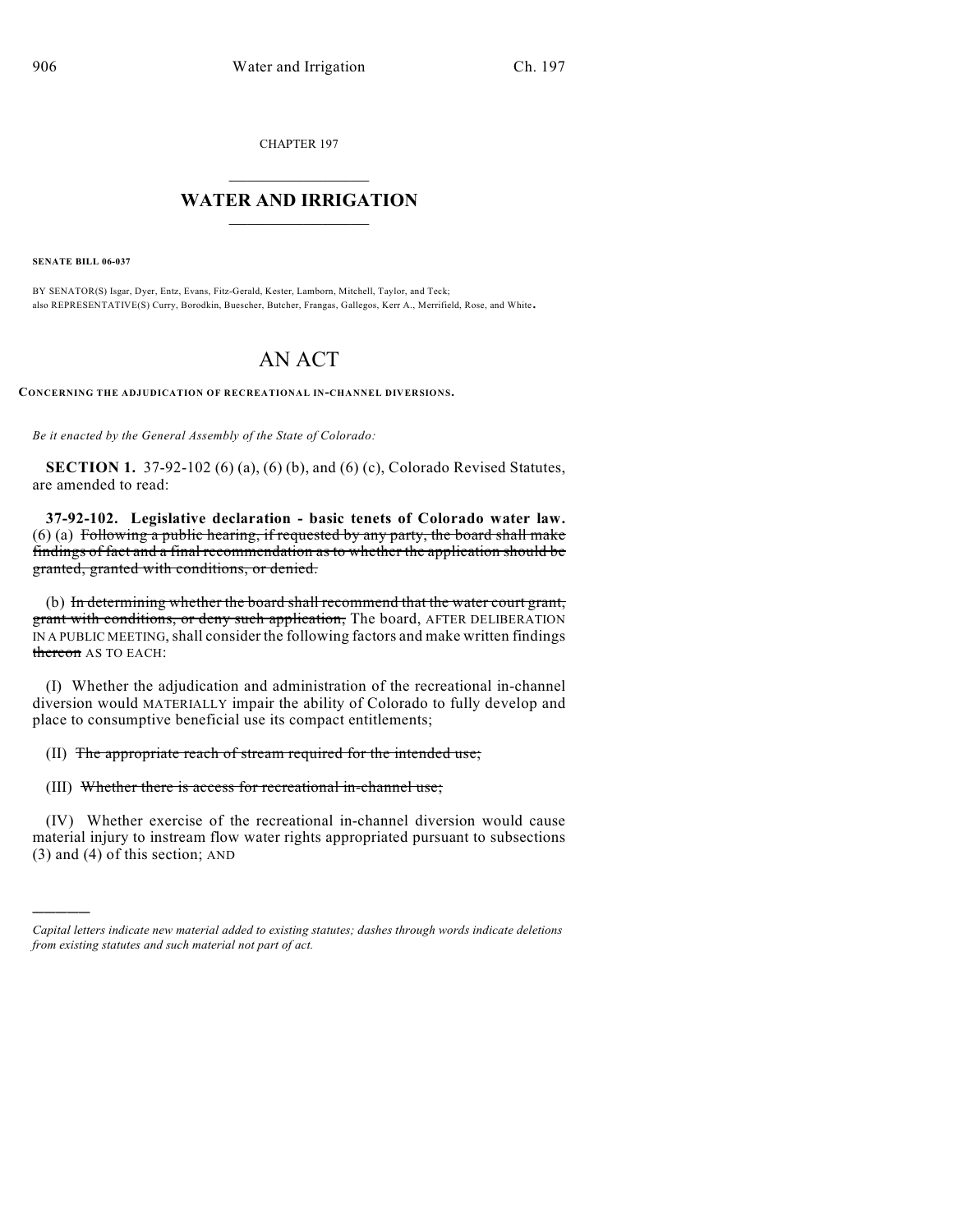(V) Whether adjudication and administration of the recreational in-channel diversion would promote maximum utilization of waters of the state. as referenced in paragraph (a) of subsection (1) of this section; and

(VI) Such other factors as may be determined appropriate for evaluation of recreational in-channel diversions and set forth in rules adopted by the board, after public notice and comment.

(c) Within ninety days after the filing of statements of opposition, the board shall report its findings to the water court for review pursuant to section 37-92-305 (13). The board may defend such findings through participation FULLY PARTICIPATE in the water court proceedings.

**SECTION 2.** 37-92-103 (7) and (10.3), Colorado Revised Statutes, are amended, and the said 37-92-103 is further amended BY THE ADDITION OF THE FOLLOWING NEW SUBSECTIONS, to read:

**37-92-103. Definitions.** As used in this article, unless the context otherwise requires:

(6.3) "CONTROL STRUCTURE" MEANS A STRUCTURE CONSISTING OF DURABLE MAN-MADE OR NATURAL MATERIALS THAT HAS BEEN PLACED WITH THE INTENT TO DIVERT, CAPTURE, POSSESS, AND CONTROL WATER IN ITS NATURAL COURSE FOR AN APPROPRIATOR'S INTENDED AND SPECIFIED RECREATIONAL IN-CHANNEL DIVERSION. THE CONTROL STRUCTURE AND ITS EFFICIENCY SHALL BE DESIGNED BY A PROFESSIONAL ENGINEER, AS THAT TERM IS DEFINED IN SECTION 12-25-102, C.R.S., OR UNDER THE DIRECT SUPERVISION OF A PROFESSIONAL ENGINEER, AND CONSTRUCTED SO THAT IT WILL OPERATE EFFICIENTLY AND WITHOUT WASTE TO PRODUCE THE INTENDED AND SPECIFIED REASONABLE RECREATION EXPERIENCE. CONCENTRATION OF RIVER FLOW BY A CONTROL STRUCTURE CONSTITUTES CONTROL OF WATER FOR A RECREATIONAL IN-CHANNEL DIVERSION.

(7) "Diversion" or "divert" means removing water from its natural course or location, or controlling water in its natural course or location, by means of a CONTROL STRUCTURE, ditch, canal, flume, reservoir, bypass, pipeline, conduit, well, pump, or other structure or device; except that, ON AND AFTER JANUARY 1, 2001, only a county, municipality, city and county, water district, water and sanitation district, water conservation district, or water conservancy district may FILE AN APPLICATION TO control water in its natural course or location BY MEANS OF A CONTROL STRUCTURE for recreational in-channel diversions. This does not apply to applications filed prior to January 1, 2001.

(10.1) "REASONABLE RECREATION EXPERIENCE" MEANS THE USE OF A RECREATIONAL IN-CHANNEL DIVERSION FOR, AND LIMITED TO, NONMOTORIZED BOATING. OTHER RECREATIONAL ACTIVITIES MAY OCCUR BUT MAY NOT SERVE AS EVIDENCE OF A REASONABLE RECREATION EXPERIENCE.

(10.3) "Recreational in-channel diversion" means the minimum AMOUNT OF stream flow as it is diverted, captured, controlled, and placed to beneficial use between specific points defined by physical control structures pursuant to an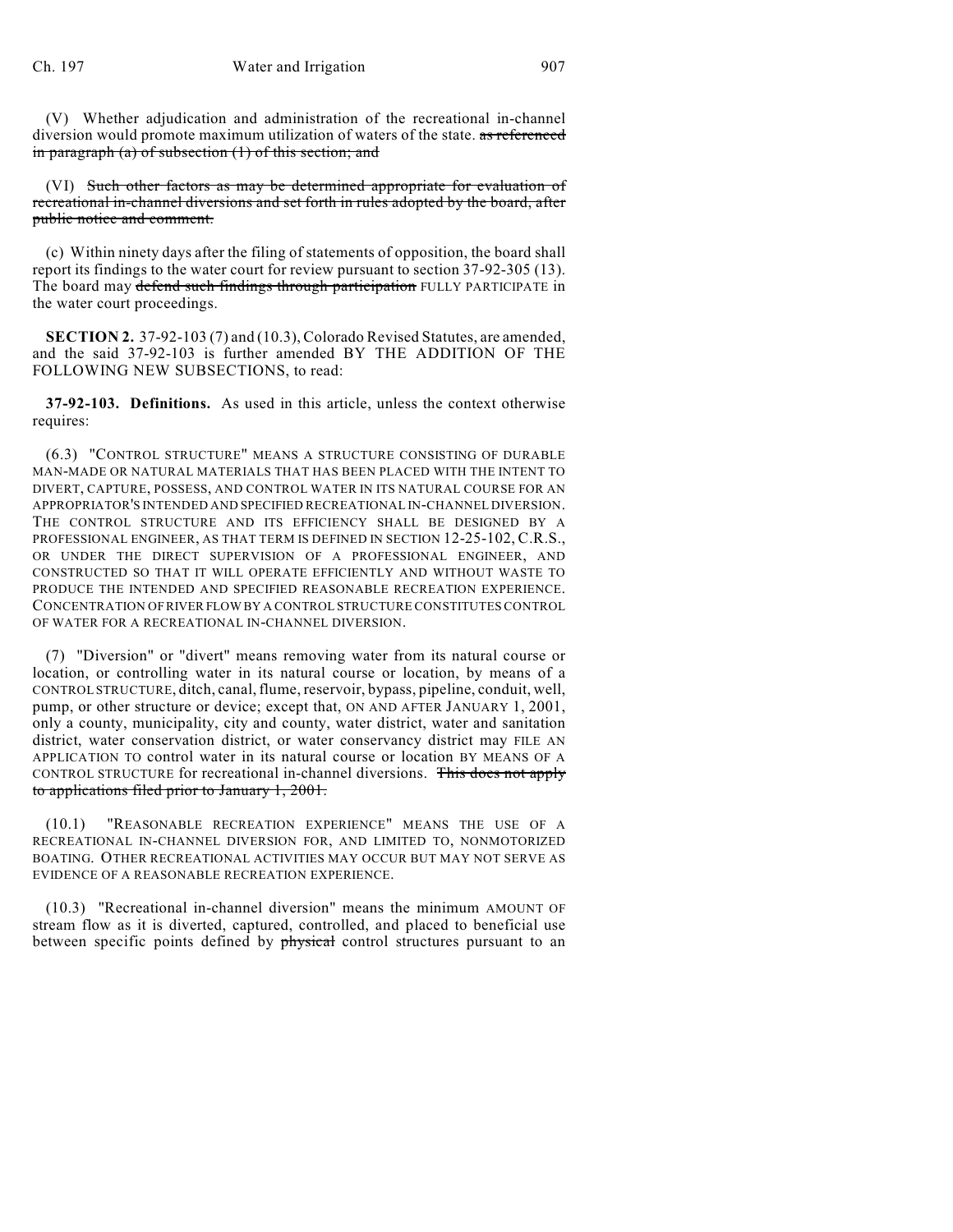908 Water and Irrigation Ch. 197

application filed by a county, municipality, city and county, water district, water and sanitation district, water conservation district, or water conservancy district for a reasonable recreation experience in and on the water FROM APRIL 1 TO LABOR DAY OF EACH YEAR UNLESS THE APPLICANT CAN DEMONSTRATE THAT THERE WILL BE DEMAND FOR THE REASONABLE RECREATION EXPERIENCE ON ADDITIONAL DAYS. THE RECREATIONAL IN-CHANNEL DIVERSION SHALL BE LIMITED TO ONE SPECIFIED FLOW RATE FOR EACH TIME PERIOD CLAIMED BY THE APPLICANT. INDIVIDUAL TIME PERIODS SHALL NOT BE SHORTER THAN FOURTEEN DAYS UNLESS THE APPLICANT CAN DEMONSTRATE A NEED FOR A SHORTER TIME PERIOD. THERE SHALL BE A PRESUMPTION THAT THERE WILL NOT BE MATERIAL INJURY TO A RECREATIONAL IN-CHANNEL DIVERSION WATER RIGHT FROM SUBSEQUENT APPROPRIATIONS OR CHANGES OF WATER RIGHTS IF THE EFFECT ON THE RECREATIONAL IN-CHANNEL DIVERSION CAUSED BY SUCH APPROPRIATIONS OR CHANGES DOES NOT EXCEED ONE-TENTH OF ONE PERCENT OF THE LOWEST DECREED RATE OF FLOW FOR THE RECREATIONAL IN-CHANNEL DIVERSION AS MEASURED AT THE RECREATIONAL IN-CHANNEL DIVERSION AND THE CUMULATIVE EFFECTS ON THE RECREATIONAL IN-CHANNEL DIVERSION CAUSED BY SUCH APPROPRIATIONS OR CHANGES DO NOT EXCEED TWO PERCENT OF THE LOWEST DECREED RATE OF FLOW FOR THE RECREATIONAL IN-CHANNEL DIVERSION MEASURED AT THE RECREATIONAL IN-CHANNEL DIVERSION. THE OWNER OF A WATER RIGHT FOR A RECREATIONAL IN-CHANNEL DIVERSION MAY NOT CALL FOR WATER THAT HAS BEEN LAWFULLY STORED BY ANOTHER APPROPRIATOR.

**SECTION 3.** 37-92-305 (13), Colorado Revised Statutes, is amended to read:

**37-92-305. Standards with respect to rulings of the referee and decisions of the water judge.** (13) (a) The water court shall apply the factors set forth in section 37-92-102 (6). All CONSIDER THE findings of fact contained in the recommendation of MADE BY the Colorado water conservation board PURSUANT TO SECTION 37-92-102 (6) (b) REGARDING A RECREATIONAL IN-CHANNEL DIVERSION, WHICH FINDINGS shall be presumptive as to such facts, subject to rebuttal by any party. IN ADDITION, THE WATER COURT SHALL CONSIDER EVIDENCE AND MAKE AFFIRMATIVE FINDINGS THAT THE RECREATIONAL IN-CHANNEL DIVERSION WILL:

(I) NOT MATERIALLY IMPAIR THE ABILITY OF COLORADO TO FULLY DEVELOP AND PLACE TO CONSUMPTIVE BENEFICIAL USE ITS COMPACT ENTITLEMENTS;

(II) PROMOTE MAXIMUM UTILIZATION OF WATERS OF THE STATE;

(III) INCLUDE ONLY THAT REACH OF STREAM THAT IS APPROPRIATE FOR THE INTENDED USE;

(IV) BE ACCESSIBLE TO THE PUBLIC FOR THE RECREATIONAL IN-CHANNEL USE PROPOSED; AND

(V) NOT CAUSE MATERIAL INJURY TO INSTREAM FLOW WATER RIGHTS APPROPRIATED PURSUANT TO SECTION 37-92-102 (3) AND (4).

(b) IN DETERMINING WHETHER THE INTENDED RECREATION EXPERIENCE IS REASONABLE AND THE CLAIMED AMOUNT IS THE APPROPRIATE FLOW FOR ANY PERIOD, THE WATER COURT SHALL CONSIDER ALL OF THE FACTORS THAT BEAR ON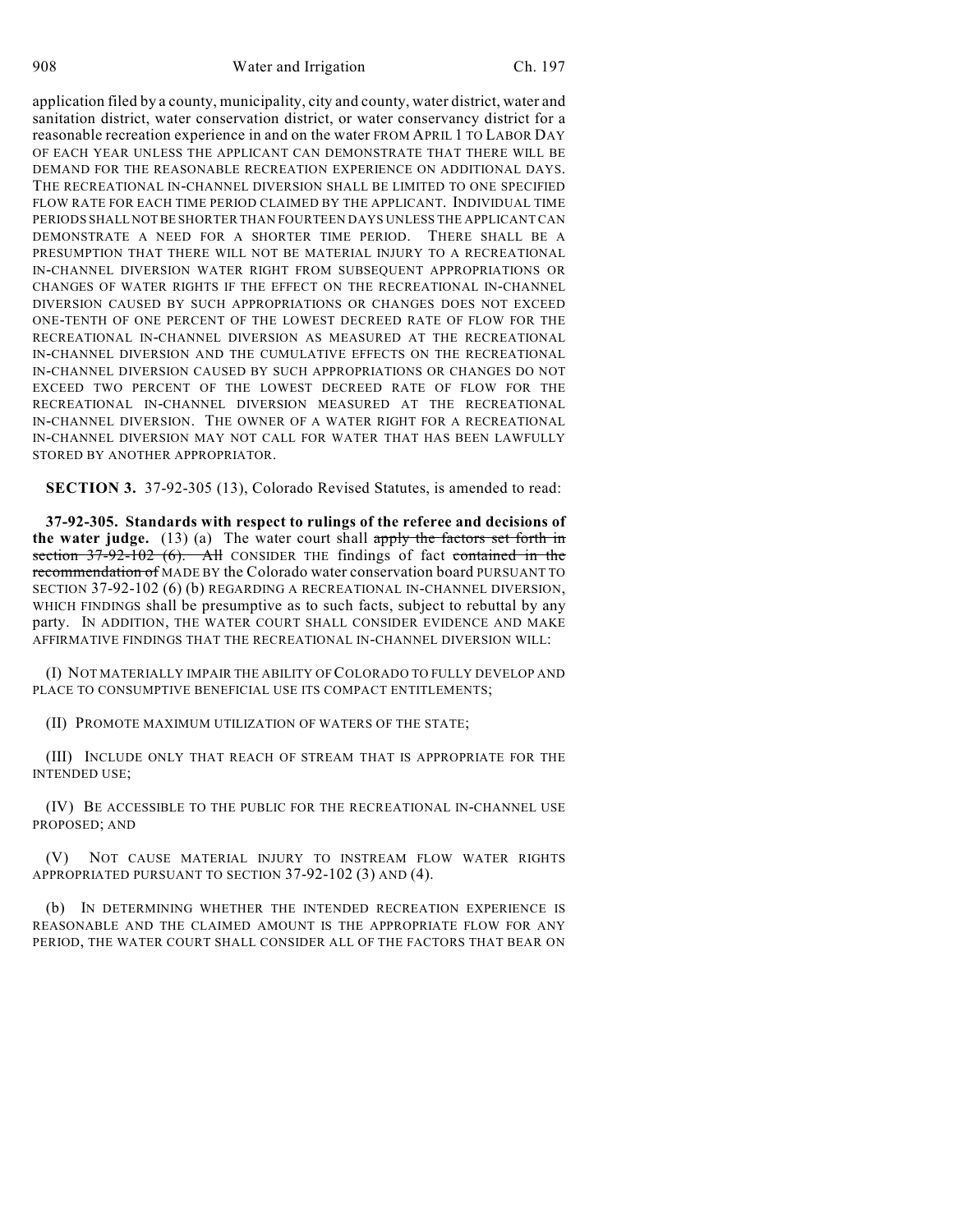#### Ch. 197 Water and Irrigation 909

THE REASONABLENESS OF THE CLAIM, INCLUDING THE FLOW NEEDED TO ACCOMPLISH THE CLAIMED RECREATIONAL USE, BENEFITS TO THE COMMUNITY, THE INTENT OF THE APPROPRIATOR, STREAM SIZE AND CHARACTERISTICS, AND TOTAL STREAMFLOW AVAILABLE AT THE CONTROL STRUCTURES DURING THE PERIOD OR ANY SUBPERIODS FOR WHICH THE APPLICATION IS MADE.

(c) IF A WATER COURT DETERMINES THAT A PROPOSED RECREATIONAL IN-CHANNEL DIVERSION WOULD MATERIALLY IMPAIR THE ABILITY OF COLORADO TO FULLY DEVELOP AND PLACE TO CONSUMPTIVE BENEFICIAL USE ITS COMPACT ENTITLEMENTS, THE COURT SHALL DENY THE APPLICATION.

(d) IN ADDITION TO DETERMINING THE MINIMUM AMOUNT OF STREAM FLOW TO SERVE THE APPLICANT'S INTENDED AND SPECIFIED REASONABLE RECREATION EXPERIENCE, THE WATER COURT SHALL MAKE A FINDING IN THE DECREE AS TO THE FLOW RATE BELOW WHICH THERE IS NO LONGER ANY BENEFICIAL USE OF THE WATER AT THE CONTROL STRUCTURES FOR THE DECREED PURPOSES.

(e) IF THE OTHER ELEMENTS OF THE APPROPRIATION ARE SATISFIED, THE DECREE SHALL SPECIFY THE TOTAL VOLUME OF WATER REPRESENTED BY THE FLOW RATES DECREED FOR THE RECREATIONAL IN-CHANNEL DIVERSION. FOR PURPOSES OF THIS SUBSECTION (13), THE "TOTAL VOLUME OF WATER REPRESENTED BY THE FLOW RATES DECREED FOR THE RECREATIONAL IN-CHANNEL DIVERSION" MEANS THE SUM OF THE FLOW RATES CLAIMED IN CUBIC FEET PER SECOND FOR EACH DAY ON WHICH A CLAIM IS MADE MULTIPLIED BY 1.98.

(f) IF THE COURT DETERMINES THAT THE TOTAL VOLUME OF WATER REPRESENTED BY THE FLOW RATES DECREED FOR THE RECREATIONAL IN-CHANNEL DIVERSION EXCEEDS FIFTY PERCENT OF THE SUM OF THE TOTAL AVERAGE HISTORICAL VOLUME OF WATER FOR THE STREAM SEGMENT WHERE THE RECREATIONAL IN-CHANNEL DIVERSION IS LOCATED FOR EACH DAY ON WHICH A CLAIM IS MADE, THE DECREE SHALL:

(I) SPECIFY THAT THE STATE ENGINEER SHALL NOT ADMINISTER A CALL FOR THE RECREATIONAL IN-CHANNEL DIVERSION UNLESS THE CALL WOULD RESULT IN AT LEAST EIGHTY-FIVE PERCENT OF THE DECREED FLOW RATE FOR THE APPLICABLE TIME PERIOD;

(II) LIMIT THE RECREATIONAL IN-CHANNEL DIVERSION TO NO MORE THAN THREE TIME PERIODS; AND

(III) SPECIFY THAT EACH TIME PERIOD IS LIMITED TO ONE FLOW RATE.

**SECTION 4. Applicability.** This actshall apply only to applications for and the administration of new recreational in-channel diversions filed on or after the effective date of this act and shall not apply to applications for reasonable diligence or to make absolute recreational in-channel diversions that were decreed or applied for prior to the effective date of this act.